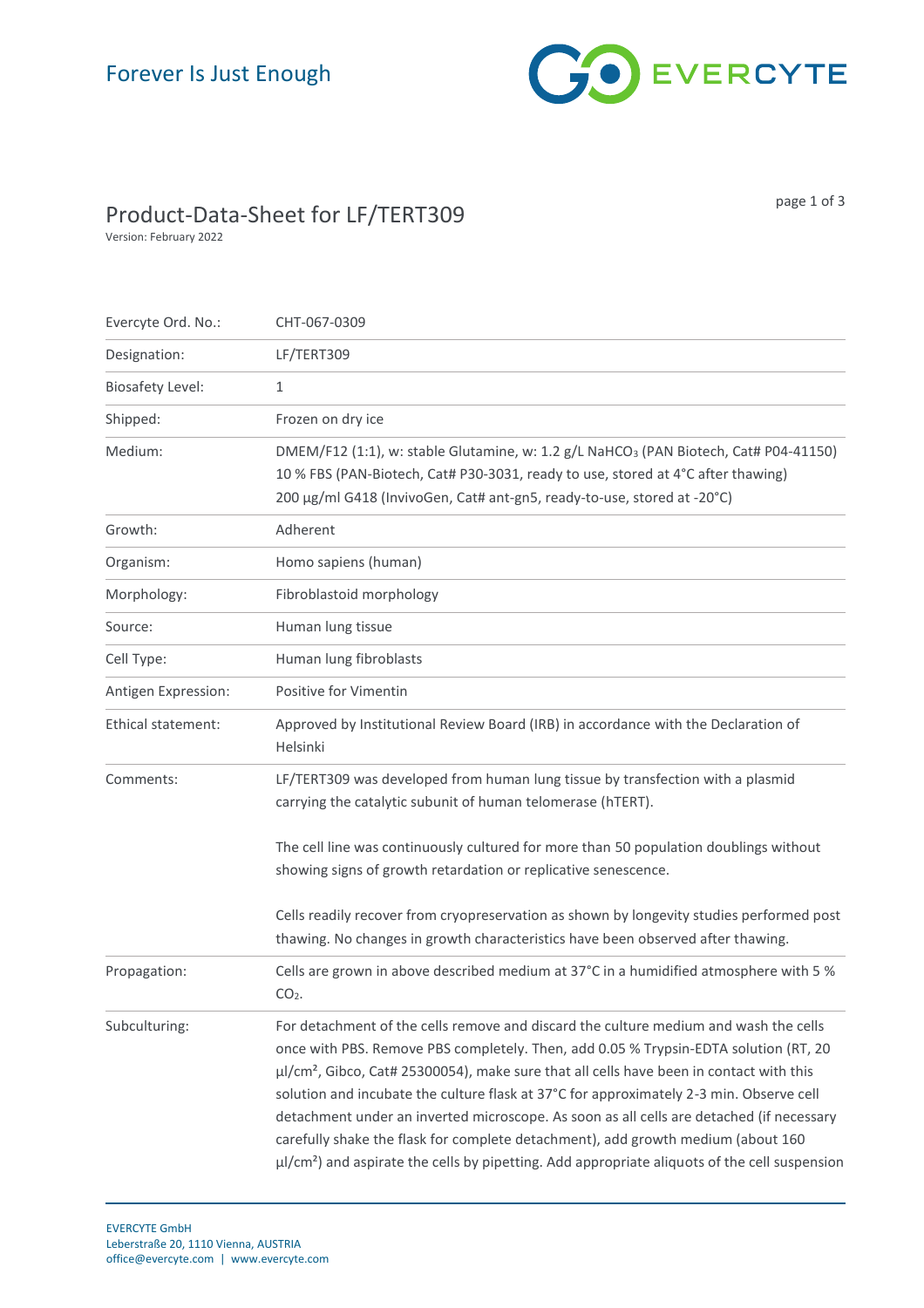|                                    | to new culture vessels supplemented with growth medium (final volume of 240 $\mu$ /cm <sup>2</sup> ). A<br>split ratio of 1:4 to 1:6 twice a week is recommended (after having reached about 70-90 %<br>confluence).                                                                                                                                                                                                                                                                                                                                                                                                                                                                                                                                                                                                                                                                  |
|------------------------------------|---------------------------------------------------------------------------------------------------------------------------------------------------------------------------------------------------------------------------------------------------------------------------------------------------------------------------------------------------------------------------------------------------------------------------------------------------------------------------------------------------------------------------------------------------------------------------------------------------------------------------------------------------------------------------------------------------------------------------------------------------------------------------------------------------------------------------------------------------------------------------------------|
| Preservation:                      | Freezing medium:                                                                                                                                                                                                                                                                                                                                                                                                                                                                                                                                                                                                                                                                                                                                                                                                                                                                      |
|                                    | DMEM/Ham's F12 (1:1) (PAN-Biotech Cat# P04-41150)<br>10 % FBS (PAN-Biotech, Cat# P30-3031, ready to use, stored at 4°C after thawing)<br>10 % DMSO (Sigma-Aldrich, Cat# D2650, ready-to-use)                                                                                                                                                                                                                                                                                                                                                                                                                                                                                                                                                                                                                                                                                          |
|                                    | Storage temperature: liquid nitrogen                                                                                                                                                                                                                                                                                                                                                                                                                                                                                                                                                                                                                                                                                                                                                                                                                                                  |
| Freezing and thawing<br>procedure: | Freezing of cells:                                                                                                                                                                                                                                                                                                                                                                                                                                                                                                                                                                                                                                                                                                                                                                                                                                                                    |
|                                    | Detach cells from culture vessel by using Trypsin-EDTA as described above, resuspend<br>detached cells in growth medium and centrifuge at 180 g for 5 min. Then, discard the<br>supernatant, resuspend the cell pellet in the remaining droplet and add freezing medium<br>(4°C) to reach a cell density of about 5 x $10^5$ cells/ml (for thawing in a 25 cm <sup>2</sup> culture<br>flask). Add 1 ml of this cell suspension to each pre-cooled cryovial and immediately<br>transfer the cells to -80°C. After 24 hours transfer the vials to liquid nitrogen.                                                                                                                                                                                                                                                                                                                      |
|                                    | Thawing of cells:                                                                                                                                                                                                                                                                                                                                                                                                                                                                                                                                                                                                                                                                                                                                                                                                                                                                     |
|                                    | When you start cultivating the cells, please transfer the content of the original Evercyte<br>vial containing LF/TERT309 cells into a T25 roux flask as described in the following:                                                                                                                                                                                                                                                                                                                                                                                                                                                                                                                                                                                                                                                                                                   |
|                                    | Add 6 ml of cultivation medium to a 25 cm <sup>2</sup> culture flask and place the culture flask in the<br>incubator for at least 30 min to allow the medium to reach 37°C and its normal pH. Take a<br>vial of frozen cells, rinse outside with ethanol and pre-warm in hand until one last piece of<br>frozen cells is seen. Then, immediately transfer the content of the vial to a 15 ml<br>centrifugation tube pre-filled with 9 ml of medium (pre-cooled to 4°C) and centrifuge for<br>5 min at 180 g. Then, discard the supernatant and resuspend the cells in the remaining<br>droplet. Add 1 ml of medium (pre-warmed to 37°C), transfer to the prepared culture flask<br>and incubate at 37°C in a suitable incubator.<br>Perform a medium change 24 hours after thawing. If the cells are already confluent at this<br>point, they have to be passaged (see subculturing). |
| Doubling Time:                     | Approximately 36 hours                                                                                                                                                                                                                                                                                                                                                                                                                                                                                                                                                                                                                                                                                                                                                                                                                                                                |
| <b>Virus Testing</b>               | Cells have been tested negative for HAV and Parvo B19 with Roche DPX-PCR (cobas®<br>TaqScreen DPX-Test), for HBV, HCV, HIV nucleic acids with Roche-Multiplex-PCR (cobas®<br>TaqScreen MPX Test, v2.0).                                                                                                                                                                                                                                                                                                                                                                                                                                                                                                                                                                                                                                                                               |
| <b>Other Analytical Data:</b>      | Cells are negative for Mycoplasma contaminations as tested using MycoAlert™<br>Mycoplasma Detection Kit from Lonza.<br>Cells are negative for bacterial and fungal contaminations as tested according to Ph. Eur.<br>$2.6.1$ . / USP <71>.<br>STR profile has been analyzed and is as expected.                                                                                                                                                                                                                                                                                                                                                                                                                                                                                                                                                                                       |